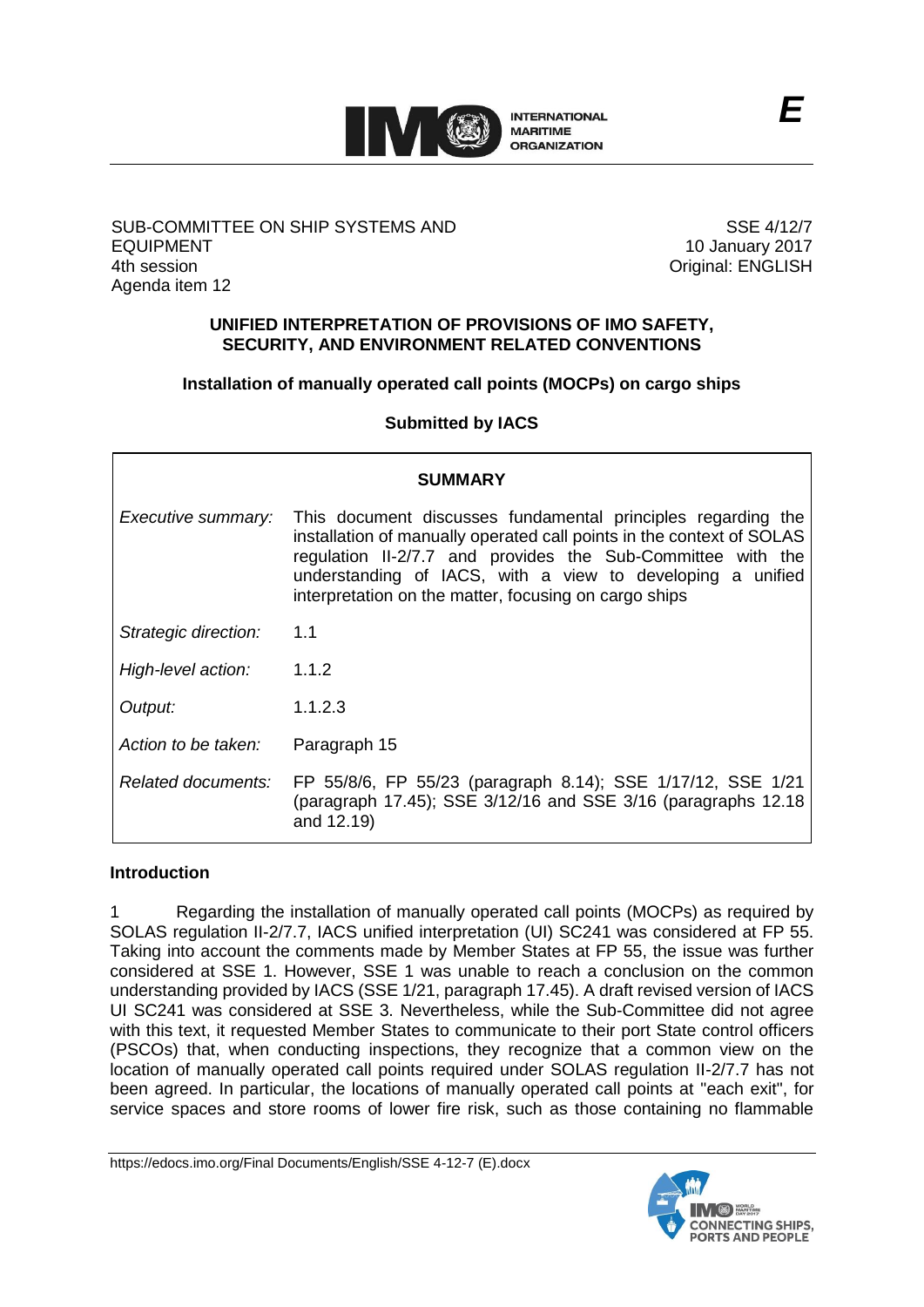materials, and at each exit from a navigation bridge, irrespective of whether or not a control panel is located in the navigation bridge, are subject to the discretion of the flag Administration (SSE 3/16, paragraphs 12.18 and 12.19).

2 Notwithstanding the above, and noting that the location of MOCPs, especially on cargo ships, has been frequently raised during port State control (PSC) inspections as a deficiency owing to the various understandings among Member States regarding SOLAS regulation II-2/7.7, IACS remains concerned that the above statement in the report of SSE 3 is insufficient to avoid difficulties being experienced during PSC inspections. Furthermore, IACS considers that the efficient survey and certification of ships will be hampered if recognized organizations have to consult Administrations regarding the location of MOCPs on a ship-by-ship basis.

3 In this regard, IACS urges the Sub-Committee to continue its efforts to develop a clear interpretation on SOLAS regulation II-2/7.7, especially in relation to cargo ships. While it would be better to leave the location of MOCPs for passenger ships to the discretion of Administrations, as the arrangements on these ships can vary widely, IACS considers it crucial to have a common understanding of this issue in relation to cargo ships, in order to avoid unnecessary PSC interventions. With a view to providing a basis for a unified interpretation that is focussed on cargo ships, IACS would like to set the fundamental principles on the location of MOCPs, in particular on the four points that SSE 3 identified as those where further work may be warranted (SSE 3/16, paragraphs 12.18.4.1 to 12.18.4.4), as follows:

- ".1 the expression "each exit" needs clarification;
- .2 service spaces and store rooms of lower fire risk, such as those containing no flammable materials, should be exempted from having a manually operated call point;
- .3 manually operated call points must be provided at each exit from a navigation bridge irrespective of whether or not a control panel is located in the navigation bridge; and
- .4 a single manually operated call point may serve several exits to open decks in close proximity."

# **SOLAS requirements regarding MOCPs**

4 SOLAS regulation II-2/7.7 provides:

"... One manually operated call point shall be located at each exit. Manually operated call points shall be readily accessible in the corridors of each deck such that no part of the corridor is more than 20 m from a manually operated call point."

# **Clarification of "each exit" (SSE 3/16, paragraph 12.18.4.1)**

5 Regarding the text of SOLAS regulation II-2/7.7, IACS considers that "each exit" does not mean all the doors within the accommodation block. If MOCPs are required to be installed at all the doors (see the black round marks in figure 1 below), there would be an unnecessary number of MOCPs. It should be noted that this is not consistent with the current practice on cargo ships.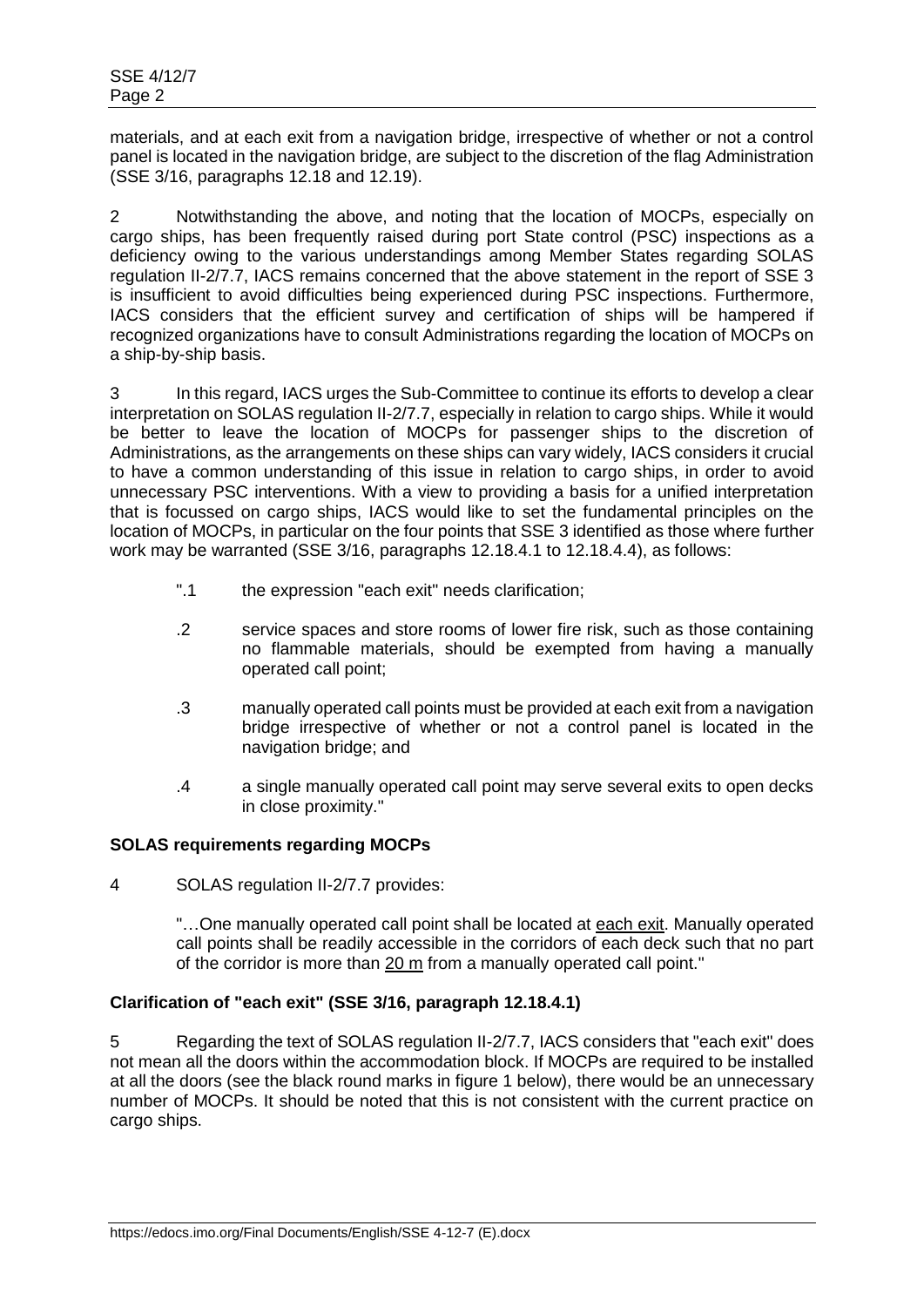

Figure 1: MOCPs in the accommodation block of a cargo ship

6 IACS considers that it is reasonable to interpret "exit" as the "doors leading to the outside of the accommodation block", but not "all the doors within the accommodation block". This would mean that only those MOCPs shown with red marks in figure 1 would be required, provided that all the exits from the internal spaces are located within 20 m of the exits leading to the outside of the accommodation block. When considering figure 1 above, IACS notes that there are cases where the exits do not lead directly to the open deck, e.g. deck levels that have an internal stairway with citadels. In such cases, where the internal stairway provides the only exit from a particular deck level, IACS considers that this "internal stairway" should be regarded as the "exit" from that deck and, therefore, a MOCP is required at the entrance to the internal stairway at that deck level.

# **Possibility of single MOCP serving several exits to open decks in close proximity (SSE 3/16, paragraph 12.18.4.4)**

7 It can be interpreted that the requirement regarding accessibility of MOCPs, which states that no part of a corridor is more than 20 m from a manually operated call point within the accommodation block, can also be applicable to the exits directly leading to the open deck that are situated on the external boundary or in the vicinity of the accommodation block, as often found on a cargo ship.

8 At SSE 3, some Member States objected to the draft revised UI SC241 provided in document SSE 3/12/16 on the basis that, by literally reading the regulation, MOCPs need to be installed at each exit, even though those exits are located within a range of 20 m, as shown by the black round marks in figure 2 below.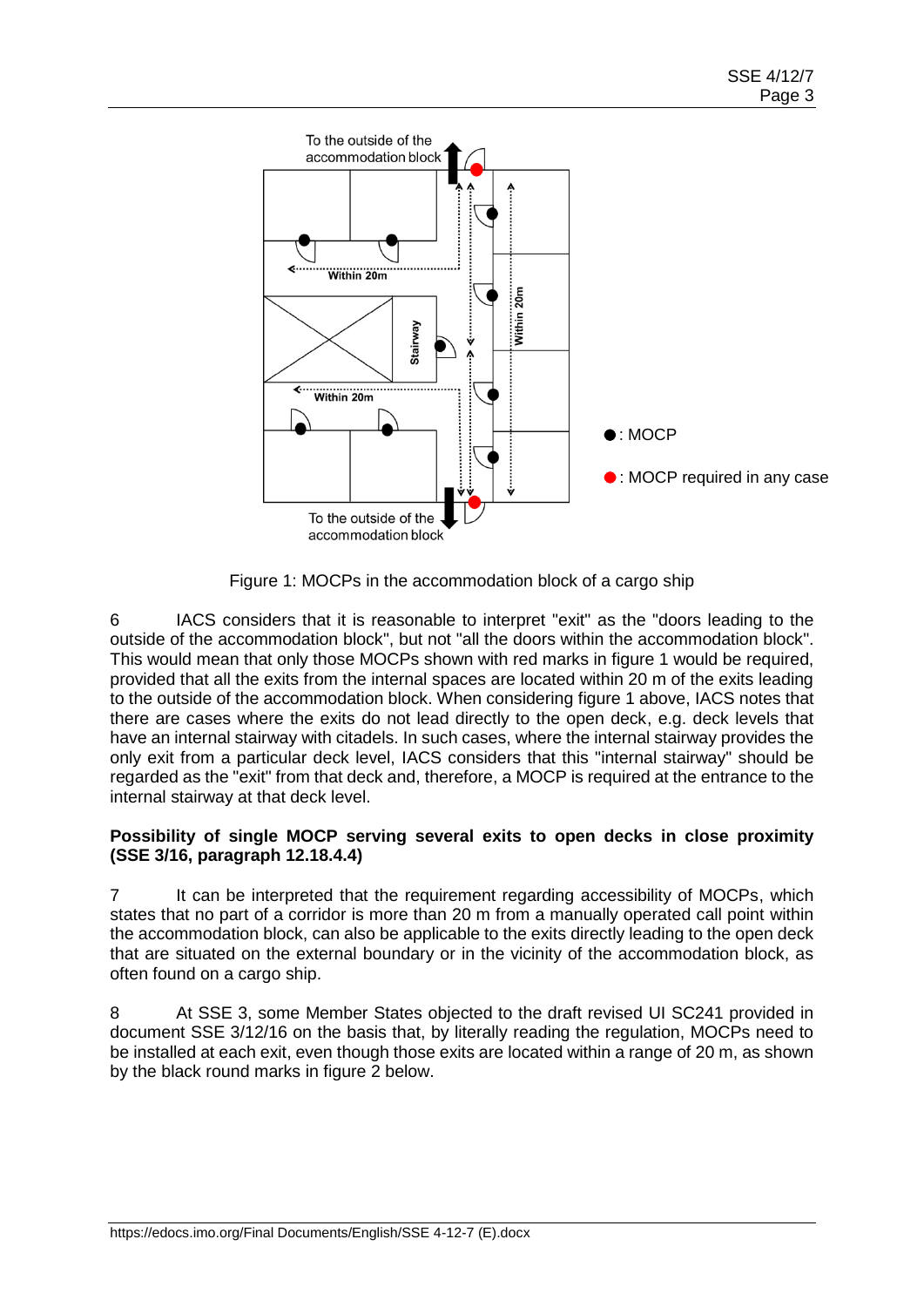

Figure 2: MOCPs at the exits from an accommodation block on a cargo ship

9 IACS considers that one MOCP covering a range of 20 m is sufficient, on the basis that wherever a crew member is, the MOCP can be readily and swiftly activated in the event of a fire. In this regard, if multiple exits are located within the range of 20 m on an outside boundary or in the vicinity on the same deck, IACS considers that one MOCP at each exit from the accommodation block, shown in the red round marks in figure 2 above, can serve for the other exits as well. IACS understands that this is in line with the current practice on cargo ships.

# **Necessity of MOCPs for service spaces/store rooms of lower fire risk (SSE 3/16, paragraph 12.18.4.2)**

10 As SOLAS regulation II-2/7.7 stipulates that MOCPs shall be installed "throughout the accommodation spaces, service spaces and control stations", IACS considers that MOCPs shall be installed in accordance with the principles stated in paragraphs 4 to 6 above. However, it is noted that the regulation makes no mention of spaces that are "away" from the accommodation block.

11 Considering that a MOCP is activated manually, it is questionable whether it is effective to install an MOCP for the spaces "away" from the accommodation block, where the crew is not normally employed, such as the bosun's store and other deck stores, regardless of the fire risk the space might have. Therefore, IACS is of the view that exits from service spaces and store rooms that are located away from the accommodation block do not need a MOCP.

# **Necessity of MOCPs in the navigation bridge (SSE 3/16, paragraph 12.18.4.3)**

12 IACS has noted the recent increase of control panels on navigation bridges that include the ability to initiate the fire alarm at the control panel. In this regard, IACS considers that it is not necessary to have MOCPs at the exits from the navigation bridge, provided that the functionality of a MOCP is built into the control panel installed on the navigation bridge and that the exits are within 20 m from such a control panel. If the distance between the exits of the navigation bridge and the control panel exceeds 20 m, as may be found on passenger ships, then MOCPs should be provided to such exits even if the functionality of a MOCP has been fitted into the control panel.